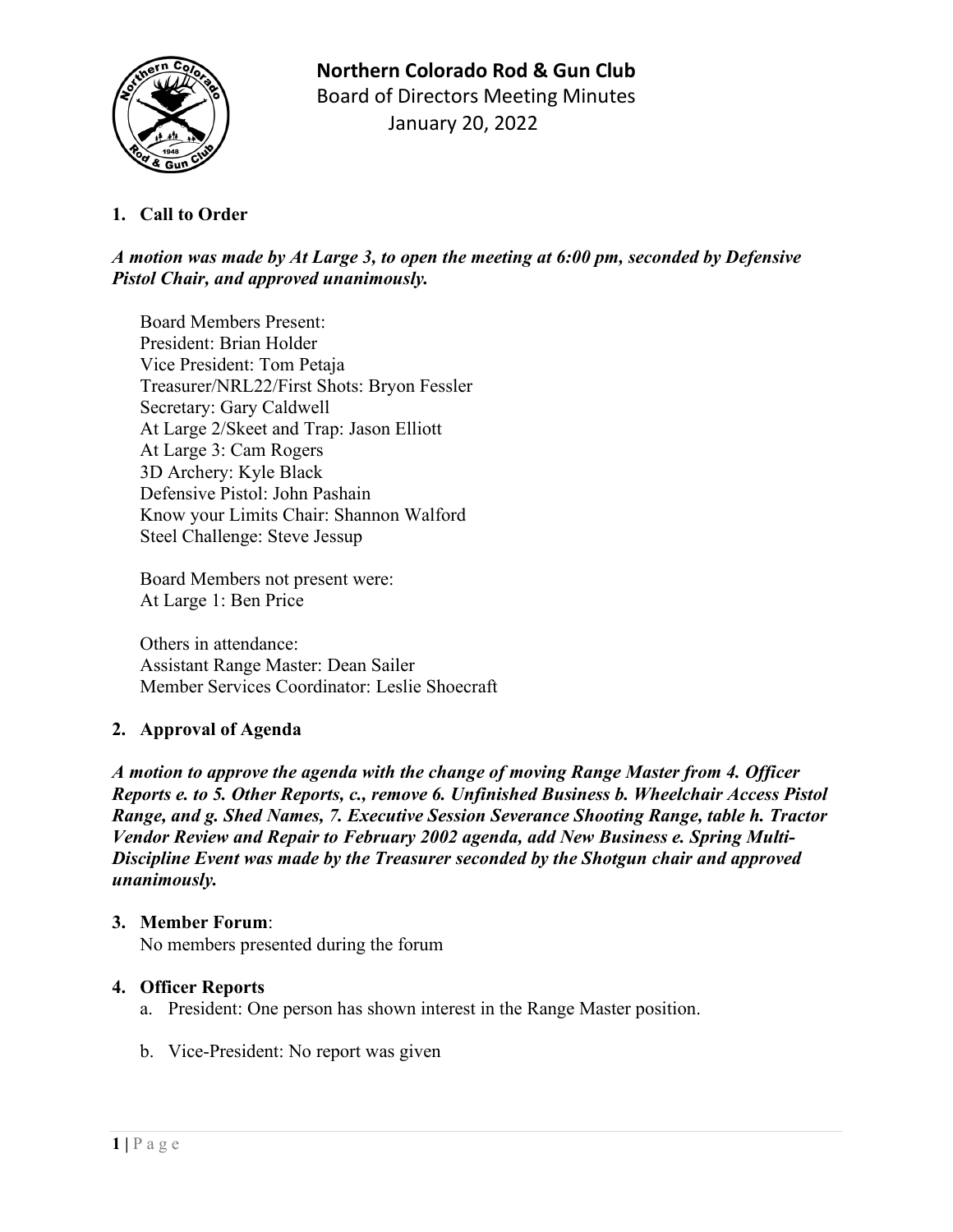

### c. **Secretary Report**:

Secretary requested the Board consider Annual Meeting dates and location to be discussed during the February Board meeting.

The Executive Session motions were not available to include in the minutes, the December 16, 2021, minutes will be approved at the February 17, 2022, board meeting.

#### d. **Treasurer Report:**

A Balance Sheet and Income/Expense Statement were provided to all Board members with figures as of **December 31, 2021**. Total cash on hand in the nine accounts is \$196,385.90 with \$89,550.69 of that set aside in Reserves for future repairs or replacement. Income for the month totaled \$790.08 and Expenses totaled \$4,868.21. Notable Income included \$42 in Other Income (Hunter Education). Notable Expenses included \$81.95 in Contingency (new range closure and directional signs), \$346.50 for Dues & Subscriptions (Constant Contact), \$107.99 in and Office Expenses (Quicken). The accountant issued 1099s to our two Independent Contractors for 2021. The IRS standard mileage rate for 2022 is 58.5 cents per mile (up from .56 cents per mile in 2021). I emailed new mileage reimbursement forms to all Board members, and I have some paper copies, if needed. I am tracking two Board motions to be paid out of Contingency. The first is for \$1,300 (NTE) for new range closure and directional signs (\$685.78 spent to date) and the second is for \$500 to further build out the Gitchel Classroom (\$494.17 spent to date). I discovered that the e-vote on November 25, 2021, to replace the Steel Challenge steel was not ratified at the Board meeting in December. E-votes must be ratified at the next Board meeting, so they are captured in the meeting minutes otherwise the Club has no record of the vote taking place, which in this case, was to purchase a new set of Steel Challenge steels from Shoot STEEL.com for a total price of \$4,084.20, with \$3,000 of this to be paid by Steel Challenge, and the remainder to be paid by the Club from Reserves. I suggested the Steel Challenge Chair pursue a Black Friday discount with the vendor and his hard work paid off. The final amount was \$3,539.64 and per the Board motion, \$3,000 came from the Steel Challenge account and the remainder (\$539.64) came from Reserves. We need to ratify that transfer for the minutes. Finally, per the Shotgun Chair's request at the Board meeting on December 16, 2021, I transferred \$1,000 from Shotgun to Operations, which represents repayment of seed money. We need to ratify that transfer for the minutes.

*A motion to ratify the transfer of \$3,000 from Steel Challenge to Operations and \$539.64 from Reserves to Operations, which represents the e-vote that took place on 11/23/2021, was made by the Treasurer, seconded by Secretary and passed unanimously.*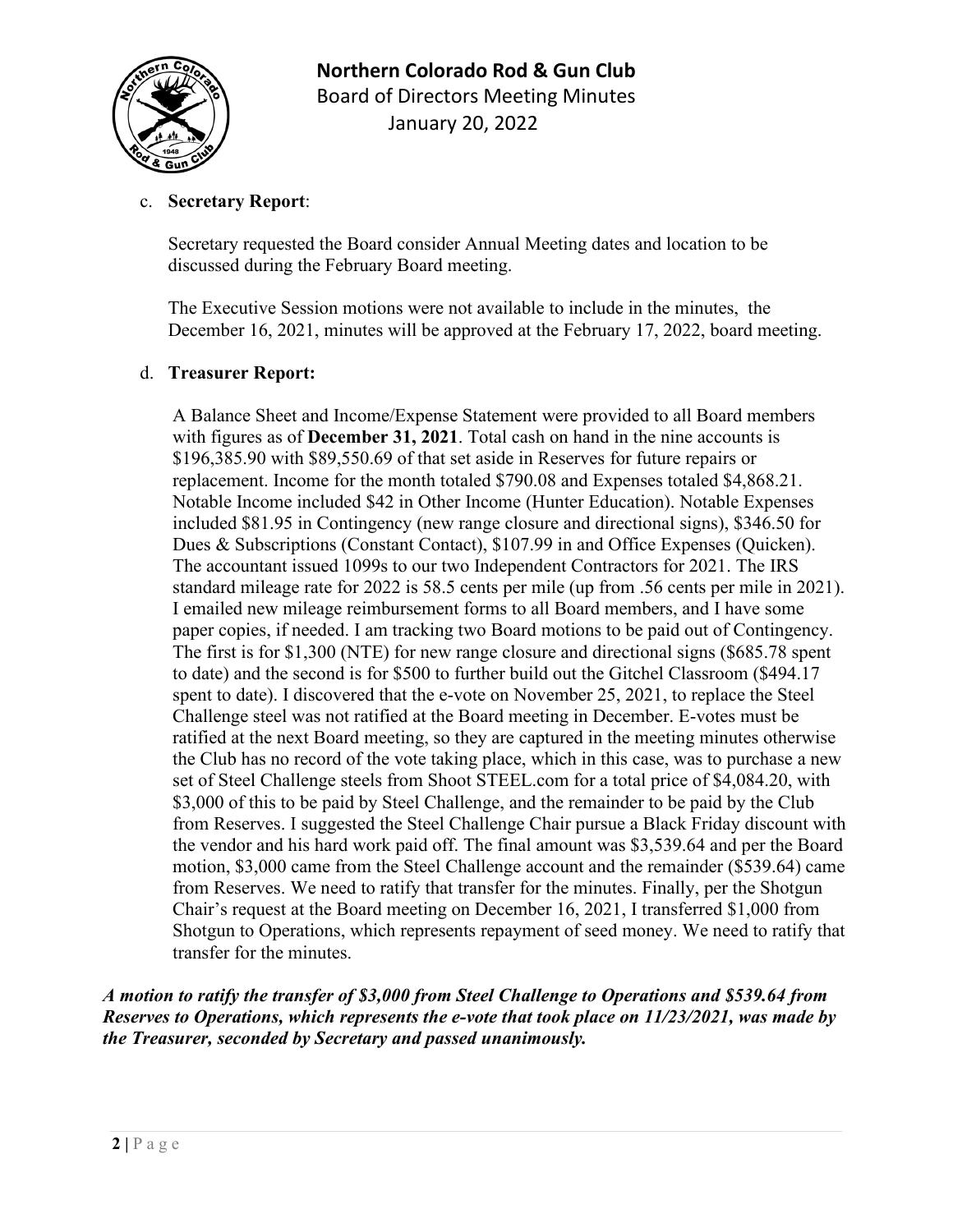

*A motion to ratify the transfer of \$1,000 from Shotgun to Operations, which represents repayment of seed money that took place on 12/16/2021, was made by the Treasurer, seconded by At Large 3 and passed unanimously.*

*A motion to ratify the \$42 payment for Supplies to Dean Sailer, Hunter Education instructor, was made by the Treasurer, seconded by Secretary, and passed unanimously.*

*A motion to accept the financials ending December 31, 2021, and place them on file for the auditor was made by the Treasurer, seconded by At Large 3 and passed unanimously.*

*A motion to donate \$40 to River of Life Fellowship for meeting space for the Board meeting on January 20, 2022, was made by the Treasurer, seconded by 3D Archery chair and passed unanimously.*

## *5. Other Reports*

#### a. **Disciplines**

**NRL22** The Club hosted the monthly NRL22 match on January 15, 2022, and 40 shooters participated in some New Year's-themed stages including In And Out New Year's Style, After Party Mess, Time Square Ball Drop, Lost At The Party, and Rockin' The Roof. The fun stages included New Year, New Barricade and Happy Birthday Mr. Match Director. Congratulations to our first-place winners including Michael Watt (Open), Justin Ford (Base) and Doug Lynch (OG/Adaptive). As a reminder, there must be at least three shooters in a category to award firstplace. Special thanks to everyone who helped set up and tear down. We raffled off a backpack, ammo, hats, gift certificate, water bottle, cleaning kit, and binoculars. Scores are posted on the NCRGC website as is the link to sign up for next month's match.

**First Shots** I scheduled two First Shots handgun seminars with the Rocky Mountain Young Marines on March 1, 2022, from 1 pm to 4 pm and April 30, 2022, from 10 am to 1 pm. Each seminar can accommodate up to 8 shooters. I will ask for RSO assistance given the size of the seminars. Tactical Bay 1 and the Gitchel Classroom are closed for the seminars starting 1 hour prior for setup and ending 1 hour after for tear down. Shotgun Fields are closed when Tactical Bays are in use. Additional seminars will need to be scheduled as they have 28 Young Marines, and they expect most of them will want to do this.

**Steel Challenge** The December SC match was canceled due to conflicts with the holidays. The Ring in the New Year shoot was also canceled, shut down due to weather. The January SC match could happen, if so, the tactical bays will have to be melted out and not muddy.

**Defensive Pistol** The defensive pistol match was canceled due to the weather.

b. **Chief Range Safety Officer** 13 people are enrolled in the January RSO class the location has been changed to the church annex, new RSO hats have been received. The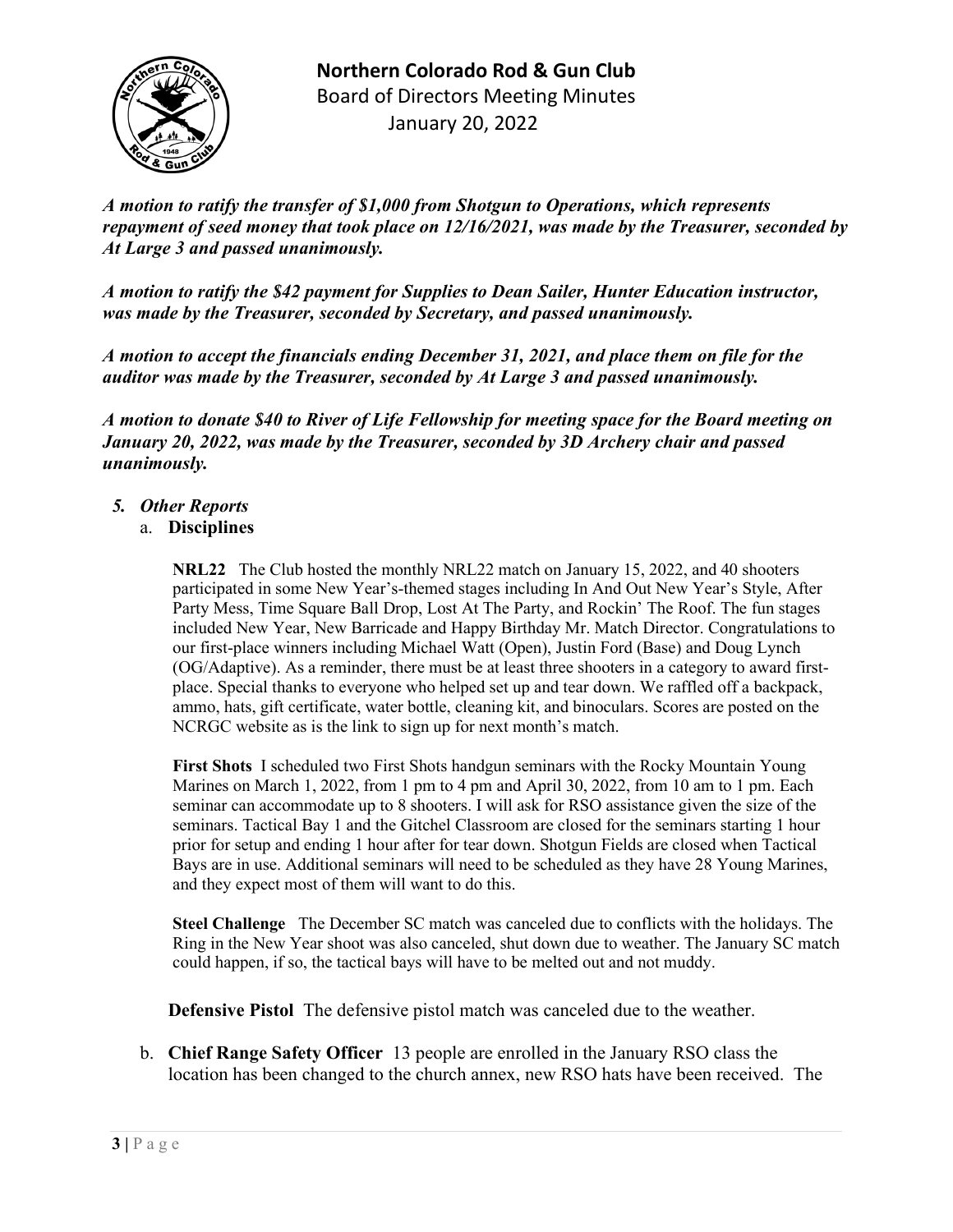

first aid kit mailbox has been received; it will be painted red with a white cross.

c. **Range Master** The January 8, 2022, range cleanup was canceled, the board discussed options for rescheduling canceled clean-ups. February 5 is the next range cleanup, President is the acting range master. The range master disposed of the trash and moved the ATV into the range master shed. The door on one of the porta potty's needs to be repaired, President will contact the porta potty vendor and schedule the repair.

# **6. Unfinished Business**

- a. **Public Events and COVID 19** The Board decided that each discipline chair has the authority to determine whether or not to hold their events based on the restrictions set forth by the Larimer County COVID guidelines. Item to remain on February agenda.
- b. **Club Facebook account violation case # 20211006** The disciplinary committee met with the member to discuss the three violations, fiduciary duty, board policies, and club bylaws. Violation 1 fiduciary duty was rejected, violation 2 board policies affirmed, violation 3 club bylaws affirmed. According to the bylaws, the board recommends that disciplinary action be taken. The matter is tabled until executive session.
- c. **Rimfire Challenge Loaner Rifles** Secretary will meet Know your Limits chair at Liberty Arms in Fort Collins on January 22, 2022, at 10 am to initiate the transfer.
- d. **Range Directional and Closure signs** Tabled until February meeting
- e. **Club Inventories** Defensive Pistol chair continues to look for comps on several items, but replacement with the same item isn't possible. The treasurer suggested defensive pistol plan reserve amounts based on the cost of purchasing new items when needed. 3D Archery inventory has been completed. KYL Chair inventory is complete except for consumables.
- f. **Disposition of old steel challenge steel** The SC steel has been delivered and is now in the SC shed at the range. Old steels that were showing cracked welds have been scrapped. Note - every single collar was cracked, not even one was without damage. Remaining steels that do not show damage will be sold. Item to remain on February agenda.
- g. **Board Retreat and Budget Preparation** Board retreat is scheduled for March 12, 2022, food will be catered, the location and time are to be determined. The budget needs to be finalized on May 1, the Treasurer reminded the board, in their budgets, line-item projected revenue and expenditures amounts need to be the same. Discipline annual events need to be separate line items.

#### **7. New Business**

#### a. **Ratify December 16, 2021, e-vote**

Having followed the procurement policy and obtained quotes from three vendors NRL22 Chair would like to make a motion.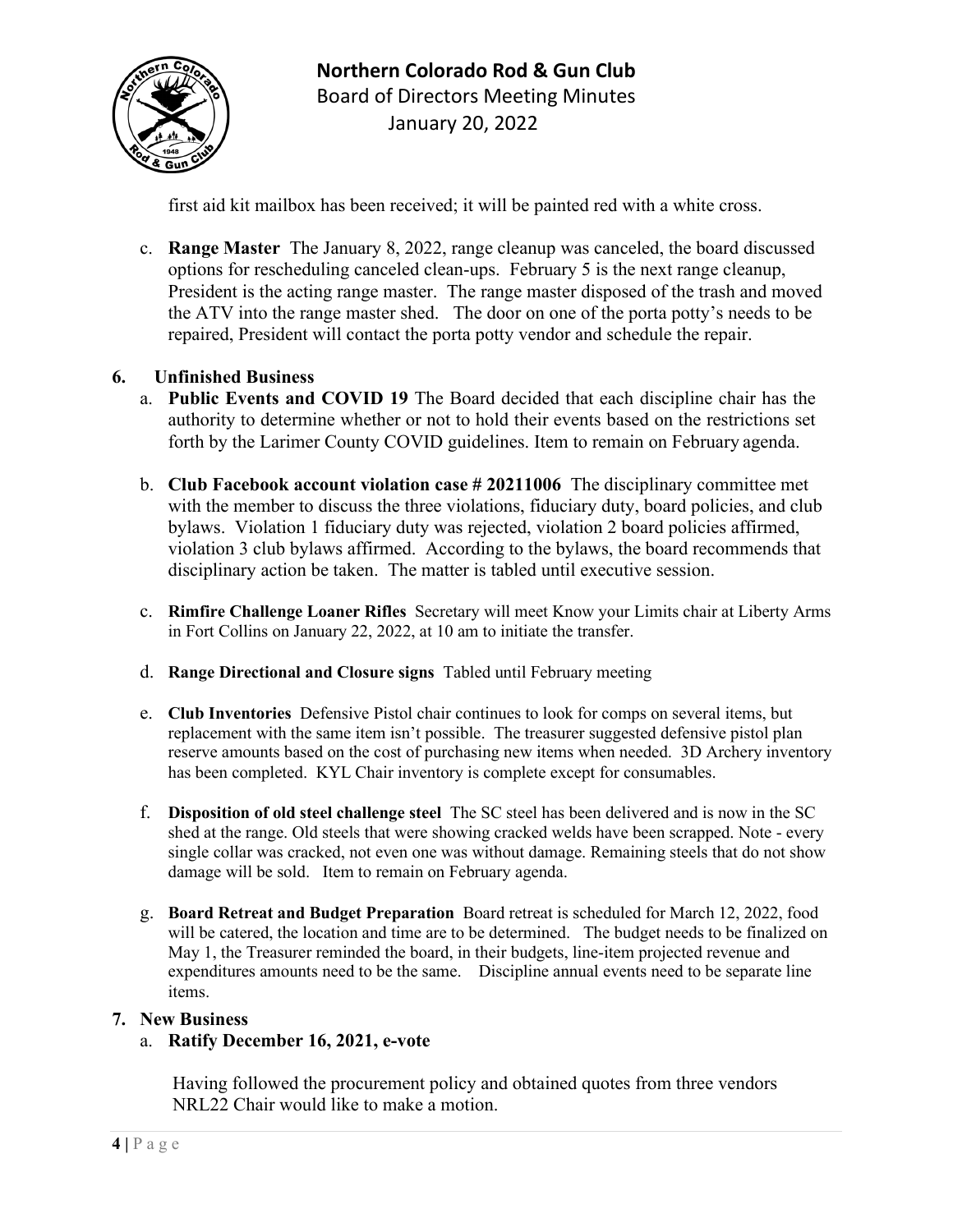**Northern Colorado Rod & Gun Club** Board of Directors Meeting Minutes January 20, 2022

*A motion was made by the Steel Challenge Chair to purchase a new set of Steel Challenge steels from Shoot STEEL.com for a total price of \$4,084.20, with \$3,000.00 of this to be paid by Steel Challenge, and the remainder to be paid by the Club from Reserves, seconded by the Treasurer, and passed with 7 "yes" votes, 0 "no" votes, 4. Did not vote. Yes votes, Steel Challenge chair, Treasurer, at large 3, Defensive Pistol chair, Secretary, At Large 1, Vice President; Did not vote President, At Large 2, 3D Archery chair, KYL chair.*

*A motion was made by the Secretary to ratify the November 23, 2021, motion to purchase the steel, seconded by Treasurer, and passed unanimously.*

#### b. **Gitchel Room project costs**

The shed remodel has expanded from the original plan turning it into a project; the accountant, for depreciation purposes, prefers the Gitchel Classroom total project costs be accounted for and paid for out of reserve funds.

### *A motion was made by At Large 3 to amend the Gitchel Room remodel project November 3, 2021, not to exceed \$1,000 e-motion, November 18, 2021, not to exceed \$500 motion from range maintenance account to the reserves account, and the December 16, 2021, \$500 motion from contingency account to the reserves account, seconded by Secretary, and passed unanimously.*

Item to remain on February agenda to allow Defensive Pistol chair, the project manager, time to capture additional project costs.

The board thanks all members, Defensive Pistol chair, and At Large 1 for donating supplies, time, and money to this project, a plaque dedicating the room will be made and hung on the wall.

The board will reevaluate this reserve line item during the March retreat.

#### *A motion was made by the Secretary to ratify the November 23, 2021, motion to purchase the steel, seconded by Treasurer, and passed unanimously.*

c. **NRL 22 Replacement Steel Purchase** This is the third year for the NRL22 program at our Club and it continues to grow in popularity. We had 270 shooters in 2019-2020, 289 shooters in 2020-2021, and 254 shooters (thus far) in 2021-2022 with 3 more matches to go. On several occasions, we have had the highest attendance in the nation. The con of having this many shooters is the wear and tear on the steel, much of which is dented, dimpled or broken. Three years ago, the only steel available for NRL22 was 1/4" AR400 steel or something billed as AR400 steel by some unscrupulous vendors. Today, the unscrupulous vendors have been weeded out and the reputable vendors offer either 1/4" or 3/8" AR500 steel. Most NRL22 Match Directors prefer 1/4" AR500 steel as it allows the spotters to still see the impacts.

NRL22 chair would like to replace the AR400 steel and non-AR steel with all 1/4" AR500 steel. Three standard target packages are needed to run matches (two for the actual match and one for sight in). This would normally be a Reserve purchase; however, there is enough money in the